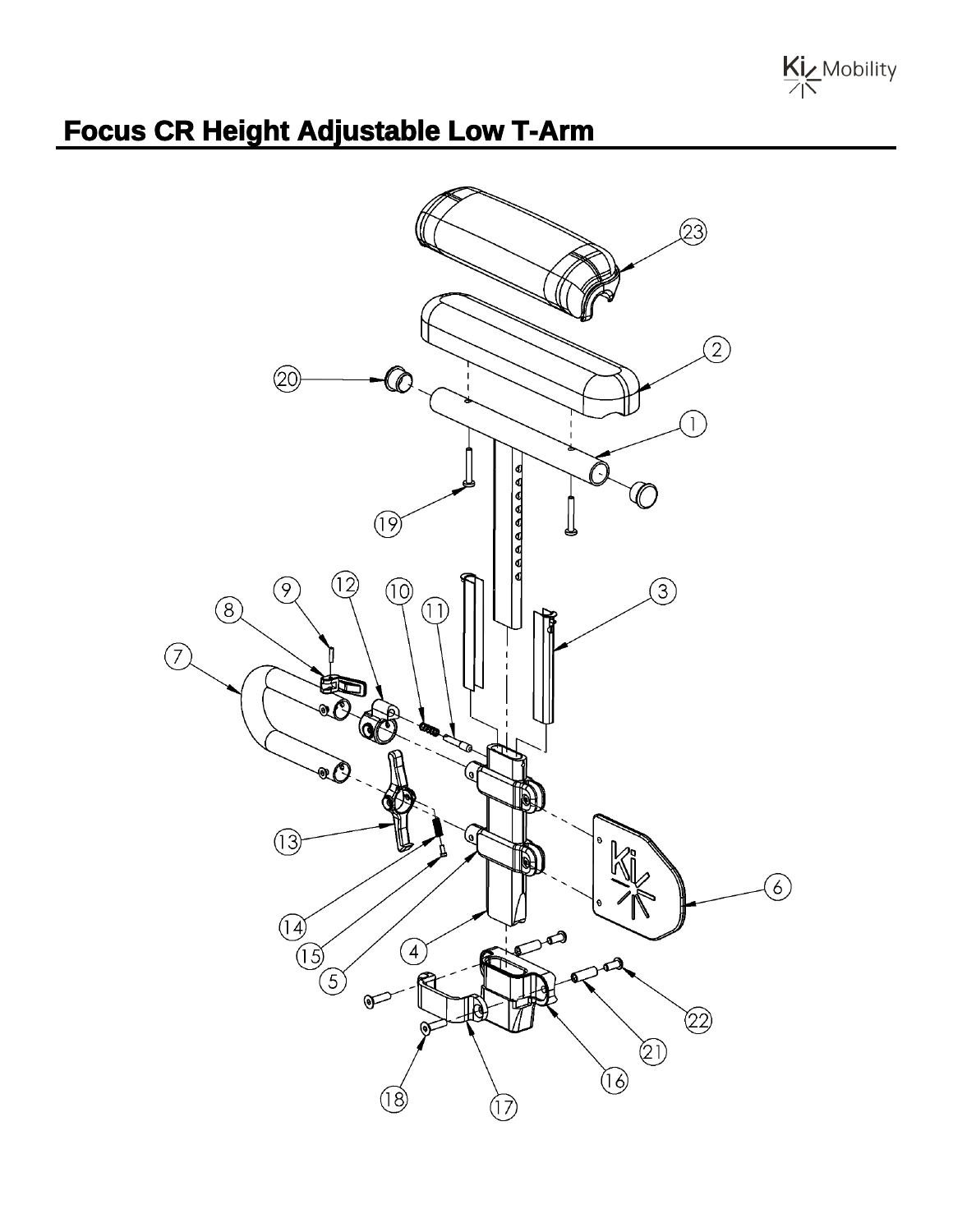| <b>Item Number</b>           | <b>Part Number</b> | <b>Description</b>                                                      | Quantity    | <b>Retail</b> |
|------------------------------|--------------------|-------------------------------------------------------------------------|-------------|---------------|
| 1a, 2b, 3-18,<br>19a, 20-22  | 113452             | Height Adj T-Arm Assm Low, Desk w/ Std Pad<br>and Receiver PAIR         | 1           | \$440.32      |
| 1a, 2b, 3-18,<br>19a, 20-22  | 113347             | Height Adj T-Arm Assm Low, Desk w/ Std Pad<br>and Receiver Right        | 1           | \$220.16      |
| 1a, 2b, 3-18,<br>19a, 20-22  | 113348             | Height Adj T-Arm Assm Low, Desk w/ Std Pad<br>and Receiver Left         | $\mathbf 1$ | \$220.16      |
| 1a, 2b, 3-15,<br>19a, 20     | 503167             | Height Adj T-Arm Assm Low, Desk w/ Std Pad<br>Right                     | 1           | \$160.81      |
| 1a, 2b, 3-15,<br>19a, 20     | 503168             | Height Adj T-Arm Assm Low, Desk w/ Std Pad<br>Left                      | 1           | \$160.81      |
| 1b, 2a, 3-18,<br>19a, 20-22  | 113453             | Height Adj T-Arm Assm Low, Full w/ Std Pad and<br><b>Receiver PAIR</b>  | 1           | \$440.32      |
| 1b, 2a, 3-18,<br>19a, 20-22  | 113349             | Height Adj T-Arm Assm Low, Full w/ Std Pad and<br><b>Receiver Right</b> | 1           | \$220.16      |
| 1b, 2a, 3-18,<br>19a, 20-22  | 113350             | Height Adj T-Arm Assm Low, Full w/ Std Pad and<br>Receiver Left         | 1           | \$220.16      |
| 1b, 2a, 3-15,<br>19a, 20     | 503169             | Height Adj T-Arm Assm Low, Full w/ Std Pad<br>Right                     | 1           | \$160.81      |
| 1b, 2a, 3-15,<br>19a, 20     | 503170             | Height Adj T-Arm Assm Low, Full w/ Std Pad Left                         | 1           | \$160.81      |
| 1b, 3-18, 19b,<br>20-22, 23a | 113454             | Height Adj T-Arm Assm Low, Desk w/ Waterfall<br>Pad and Receiver PAIR   | 1           | \$458.64      |
| 1a, 3-18, 19b,<br>20-22, 23b | 113351             | Height Adj T-Arm Assm Low, Desk w/ Waterfall<br>Pad and Receiver Right  | 1           | \$229.32      |
| 1a, 3-18, 19b,<br>20-22, 23b | 113352             | Height Adj T-Arm Assm Low, Desk w/ Waterfall<br>Pad and Receiver Left   | $\mathbf 1$ | \$229.32      |
| 1a, 3-15, 19b,<br>20, 23b    | 503183             | Height Adj T-Arm Assm Low, Desk w/ Waterfall<br>Pad Right               | 1           | \$169.97      |
| 1a, 3-15, 19b,<br>20, 23b    | 503184             | Height Adj T-Arm Assm Low, Desk w/ Waterfall<br>Pad Left                | 1           | \$169.97      |
| 1b, 3-18, 19b,<br>20-22, 23a | 113455             | Height Adj T-Arm Assm Low, Full w/ Waterfall<br>Pad and Receiver PAIR   | 1           | \$458.64      |
| 1b, 3-18, 19b,<br>20-22, 23a | 113353             | Height Adj T-Arm Assm Low, Full w/ Waterfall<br>Pad and Receiver Right  | 1           | \$229.32      |
| 1b, 3-18, 19b,<br>20-22, 23a | 113354             | Height Adj T-Arm Assm Low, Full w/ Waterfall<br>Pad and Receiver Left   | 1           | \$229.32      |
| 1b, 3-15, 19b,<br>20, 23a    | 503185             | Height Adj T-Arm Assm Low, Full w/ Waterfall<br>Pad Right               | 1           | \$169.97      |
| $1b, 3-15, 19b,$<br>20, 23a  | 503186             | Height Adj T-Arm Assm Low, Full w/ Waterfall<br>Pad Left                | 1           | \$169.97      |
| 1a, 3-15, 20                 | 002681             | Arm T Height Adj Low, Desk Right Assembly                               | 1           | \$134.01      |
| 1a, 3-15, 20                 | 002682             | Arm T Height Adj Low, Desk Left Assembly                                | 1           | \$134.01      |
| 1b, 3-15, 20                 | 002683             | Arm T Height Adj Low, Full Right Assembly                               | 1           | \$134.01      |
| 1b, 3-15, 20                 | 002684             | Arm T Height Adj Low, Full Left Assembly                                | 1           | \$134.01      |
| 16-18, 21, 22                | 501730             | Height Adj T-Arm Receiver Assm 1" CAT                                   | 1           | \$55.66       |
| 1a, 20                       | 002648             | Post Weldment, T-Arm, Low, Desk                                         | 1           | \$67.08       |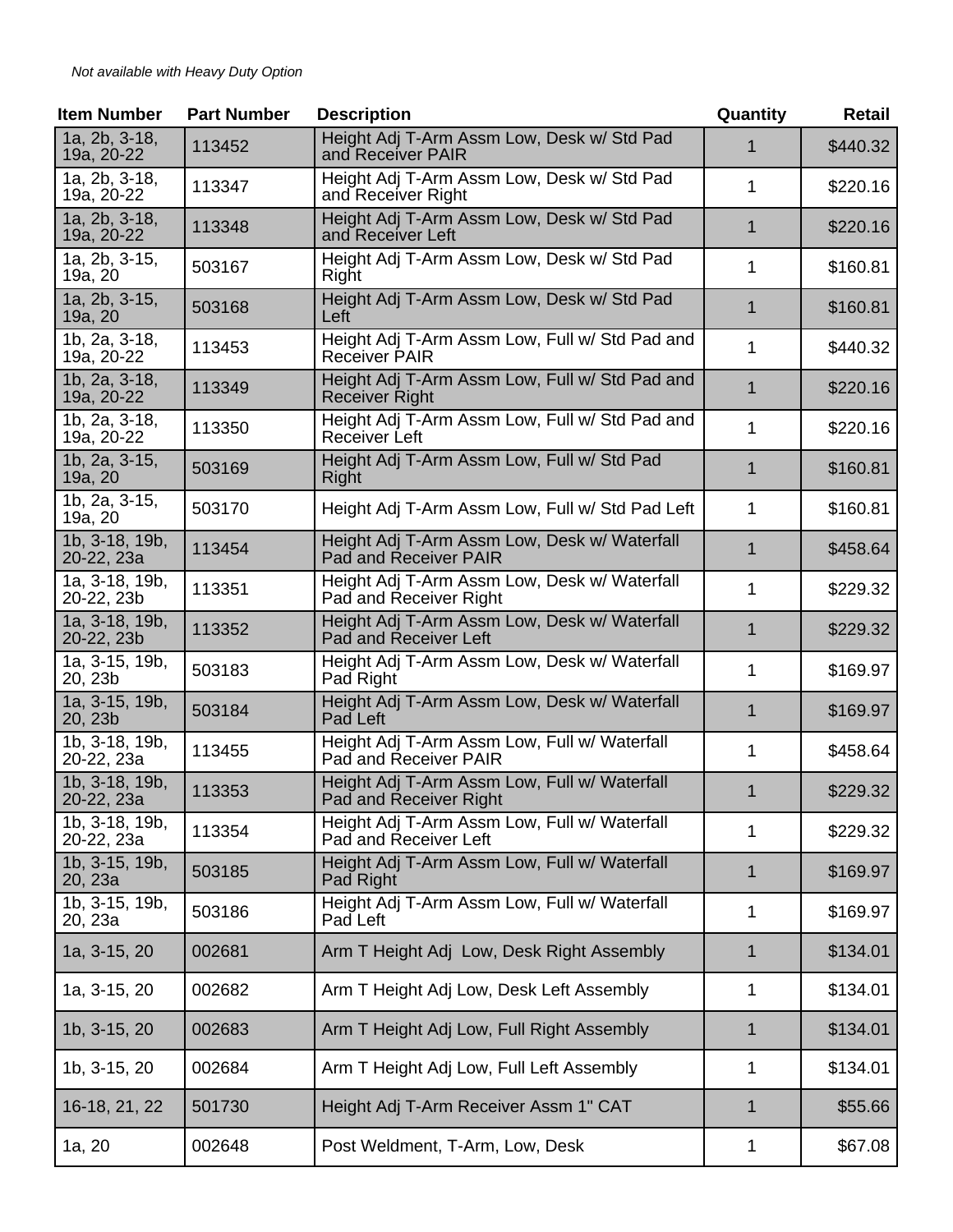| <b>Item Number</b> | <b>Part Number</b> | <b>Description</b>                                               | Quantity       | <b>Retail</b> |
|--------------------|--------------------|------------------------------------------------------------------|----------------|---------------|
| 1b, 20             | 002649             | Post Weldment, T-Arm, Low, Full                                  | 1              | \$69.35       |
| 2a                 | 100500             | Arm Pad Full                                                     | $\mathbf{1}$   | \$23.64       |
| 2 <sub>b</sub>     | 100501             | <b>Arm Pad Desk</b>                                              | $\mathbf{1}$   | \$23.64       |
| 3                  | 000090             | Height Adj T Armrest Shim                                        | $\overline{2}$ | \$2.55        |
| 4                  | 002105             | Tube, Outer, T-Arm, Low                                          | 1              | \$29.62       |
| 5                  | 000092             | Height Adj T Armrest Clamp                                       | $\overline{2}$ | \$8.97        |
| $6\phantom{1}6$    | 002107             | Sideguard, T-Arm, Low                                            | $\mathbf{1}$   | \$8.10        |
| $\overline{7}$     | 002104             | Transfer Tube, T-Arm, Low                                        | $\mathbf{1}$   | \$16.81       |
| 8                  | 000098             | Height Adj Armrest Lever                                         | $\mathbf{1}$   | \$3.58        |
| $9\,$              | 200257             | Dowel Pin 1/8 x 1/2                                              | $\mathbf{1}$   | \$2.63        |
| 10                 | 000134             | Height Adj Armrest Lever Spring                                  | 1              | \$1.11        |
| 11                 | 000099             | Height Adj Armrest Lever Pin                                     | 1              | \$19.13       |
| 12                 | 000096             | Height Adj T Armrest Pin Lock Housing                            | $\mathbf{1}$   | \$14.71       |
| $8 - 12$           | 500541             | Arm Height Adj T Upper Lever Assembly                            | 1              | \$40.56       |
| 13                 | 002106             | Lever, T-Arm, Low                                                | $\mathbf{1}$   | \$3.47        |
| 14                 | 000135             | Height Adj T Armrest Release Lever Spring                        | 1              | \$1.09        |
| 15                 | 000152             | Height Adj T Armrest Release Spring Button                       | 1              | \$1.09        |
| $16\,$             | 000087             | Height Adjustable T-Arm Receiver 1" CAT                          | 1              | \$15.25       |
| 17                 | 000088             | Height Adj T Armrest Bracket                                     | $\mathbf 1$    | \$27.42       |
| 18                 | 100866             | M6 x 20 CLS12.9 DIN7991 FSHCS Blk Zc<br>w/Patch                  | $\overline{2}$ | \$2.63        |
| 19a                | 100696             | M5 x 30mm PPH Capscrew<br><b>Used with Standard Arm Pads</b>     | $\overline{2}$ | \$1.58        |
| 19 <sub>b</sub>    | 100654             | M5 x 40 DIN7985 PH Pan HD M/S ZC<br>Used with Waterfall Arm Pads | $\overline{2}$ | \$1.58        |
| 20                 | 100803             | Tube End Plug 7/8"                                               | $\overline{2}$ | \$1.58        |
| 21                 | 000065             | M6 x 23.68 Threaded Barrel                                       | 2              | \$4.13        |
| 22                 | 100667             | M6 x 12 BTN SHCS BLKZC w/Patch                                   | $\overline{2}$ | \$1.58        |
| 23a                | 102452             | <b>Waterfall Arm Pad Full</b>                                    | 1              | \$32.80       |